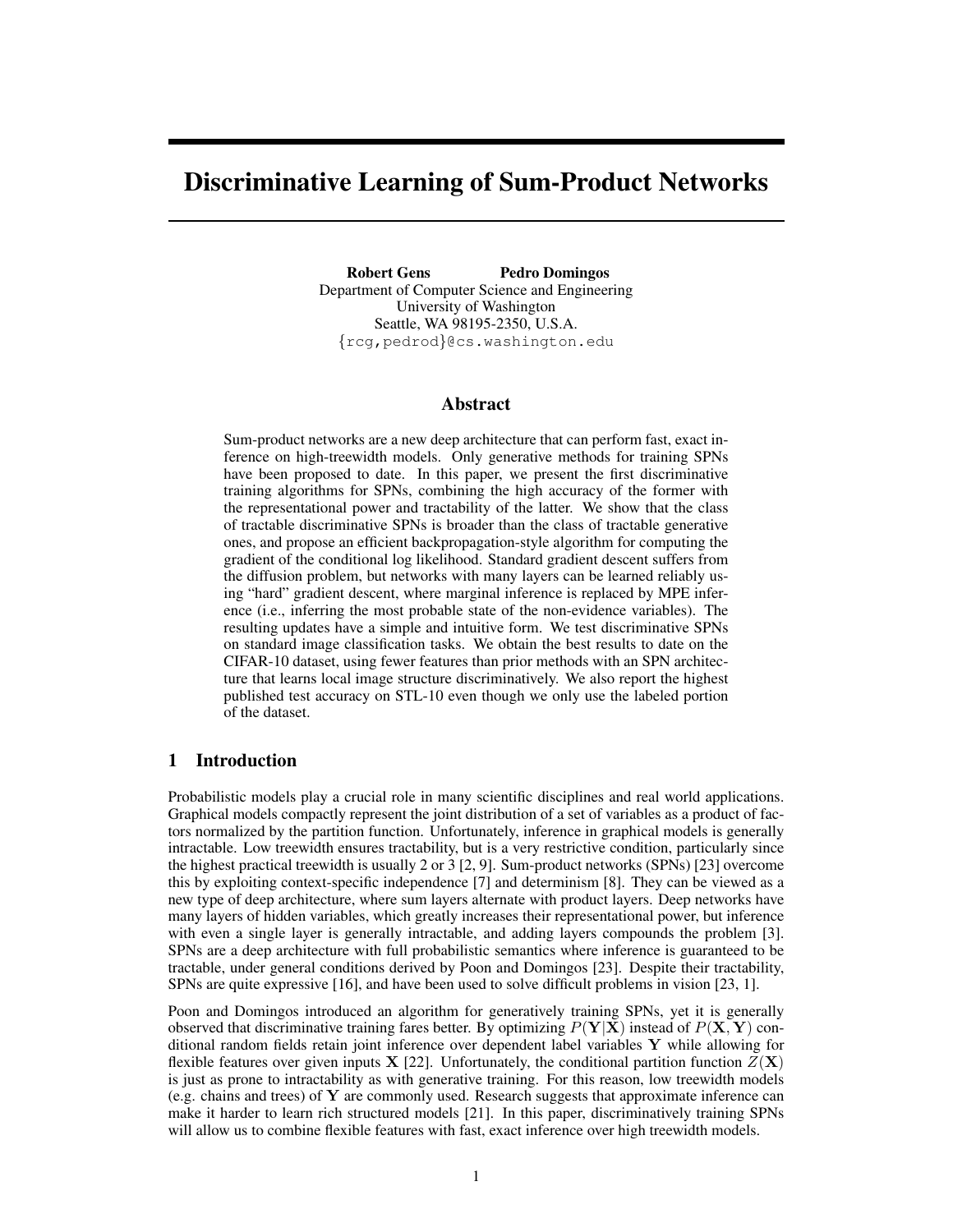With inference and learning that easily scales to many layers, SPNs can be viewed as a type of deep network. Existing deep networks employ discriminative training with backpropagation through softmax layers or support vector machines over network variables. Most networks that are not purely feed-forward require approximate inference. Poon and Domingos showed that deep SPNs could be learned faster and more accurately than deep belief networks and deep Boltzmann machines on a generative image completion task [23]. This paper contributes a discriminative training algorithm that could be used on its own or with generative pre-training.

For the first time we combine the advantages of SPNs with those of discriminative models. In this paper we will review SPNs and describe the conditions under which an SPN can represent the conditional partition function. We then provide a training algorithm, demonstrate how to compute the gradient of the conditional log-likelihood of an SPN using backpropagation, and explore variations of inference. Finally, we show state-of-the-art results where a discriminatively-trained SPN achieves higher accuracy than SVMs and deep models on image classification tasks.

# 2 Sum-Product Networks

SPNs were introduced with the aim of identifying the most expressive tractable representation possible. The foundation for their work lies in Darwiche's network polynomial [14]. We define an unnormalized probability distribution  $\Phi(\mathbf{x}) \geq 0$  over a vector of Boolean variables **X**. The indicator function [.] is one when its argument is true and zero otherwise; we abbreviate [X<sub>i</sub>] and [ $\bar{X}_i$ ] as  $x_i$  and  $\bar{x}_i$ . To distinguish random variables from indicator variables, we use roman font for the former and italic for the latter. Vectors of variables are denoted by bold roman and bold italic font, respectively. The network polynomial of  $\Phi(\mathbf{x})$  is defined as  $\sum_{\mathbf{x}} \Phi(\mathbf{x}) \prod(\mathbf{x})$ , where  $\prod(\mathbf{x})$  is the product of indicators that are one in state x. For example, the network polynomial of the Bayesian network  $X_1 \rightarrow X_2$ is  $P(\mathbf{x}_1)P(\mathbf{x}_2|\mathbf{x}_1)x_1x_2 + P(\mathbf{x}_1)P(\bar{\mathbf{x}}_2|\mathbf{x}_1)x_1\bar{x}_2 + P(\bar{\mathbf{x}}_1)P(\mathbf{x}_2|\bar{\mathbf{x}}_1)\bar{x}_1x_2 + P(\bar{\mathbf{x}}_1)P(\bar{\mathbf{x}}_2|\bar{\mathbf{x}}_1)\bar{x}_1\bar{x}_2.$  To compute  $P(X_1 = true, X_2 = false)$ , we access the corresponding term of the network polynomial by setting indicators  $x_1$  and  $\bar{x}_2$  to one and the rest to zero. To find  $P(X_2 = true)$ , we fix evidence on  $X_2$  by setting  $x_2$  to one and  $\bar{x}_2$  to zero and marginalize  $X_1$  by setting both  $x_1$  and  $\bar{x}_1$  to one. Notice that there are two reasons we might set an indicator  $x_i = 1$ : *(1)* evidence  $\{X_i = true\}$ , in which case we set  $\bar{x}_i = 0$  and (2) marginalization of  $X_i$ , where  $\bar{x}_i = 1$  as well. In general the role of an indicator  $x_i$  is to determine whether terms compatible with variable state  $X_i$  = true are included in the summation, and similarly for  $\bar{x}_i$ . With this notation, the partition function Z can be computed by setting all indicators of all variables to one.

The network polynomial has size exponential in the number of variables, but in many cases it can be represented more compactly using a sum-product network [23, 14].

**Definition 1.** *(Poon & Domingos, 2011) A sum-product network (SPN) over variables*  $X_1, \ldots, X_d$ *is a rooted directed acyclic graph whose leaves are the indicators*  $x_1, \ldots, x_d$  *and*  $\bar{x}_1, \ldots, \bar{x}_d$  *and whose internal nodes are sums and products. Each edge* (i, j) *emanating from a sum node* i *has a non-negative weight*  $w_{ij}$ *. The value of a product node is the product of the values of its children. The value of a sum node is*  $\sum_{j \in Ch(i)} w_{ij} v_j$ , where  $Ch(i)$  are the children of *i* and  $v_j$  *is the value of node* j. The value of an SPN  $S[x_1, \bar{x}_1, \ldots, x_d, \bar{x}_d]$  is the value of its root.

If we could replace the exponential sum over variable states in the partition function with the linear evaluation of the network, inference would be tractable. For example, the SPN in Figure 1 represents the joint probability of three Boolean variables  $P(X_1, X_2, X_3)$  in the Bayesian network  $X_2 \leftarrow X_1 \rightarrow X_3$  using six indicators  $S[x_1, \bar{x}_1, x_2, \bar{x}_2, x_3, \bar{x}_3]$ . To compute  $P(X_1 = true)$ , we could sum over the joint states of  $X_2$  and  $X_3$ , evaluating the network a total of four times  $S[1, 0, 0, 1, 0, 1]+\ldots+$  $S[1, 0, 1, 0, 1, 0]$ . Instead, we set the indicators so that the network sums out both  $X_2$  and  $X_3$ . An indicator setting of S[1,0,1,1,1,1] computes



Figure 1: SPN over Boolean variables  $X_1, X_2, X_3$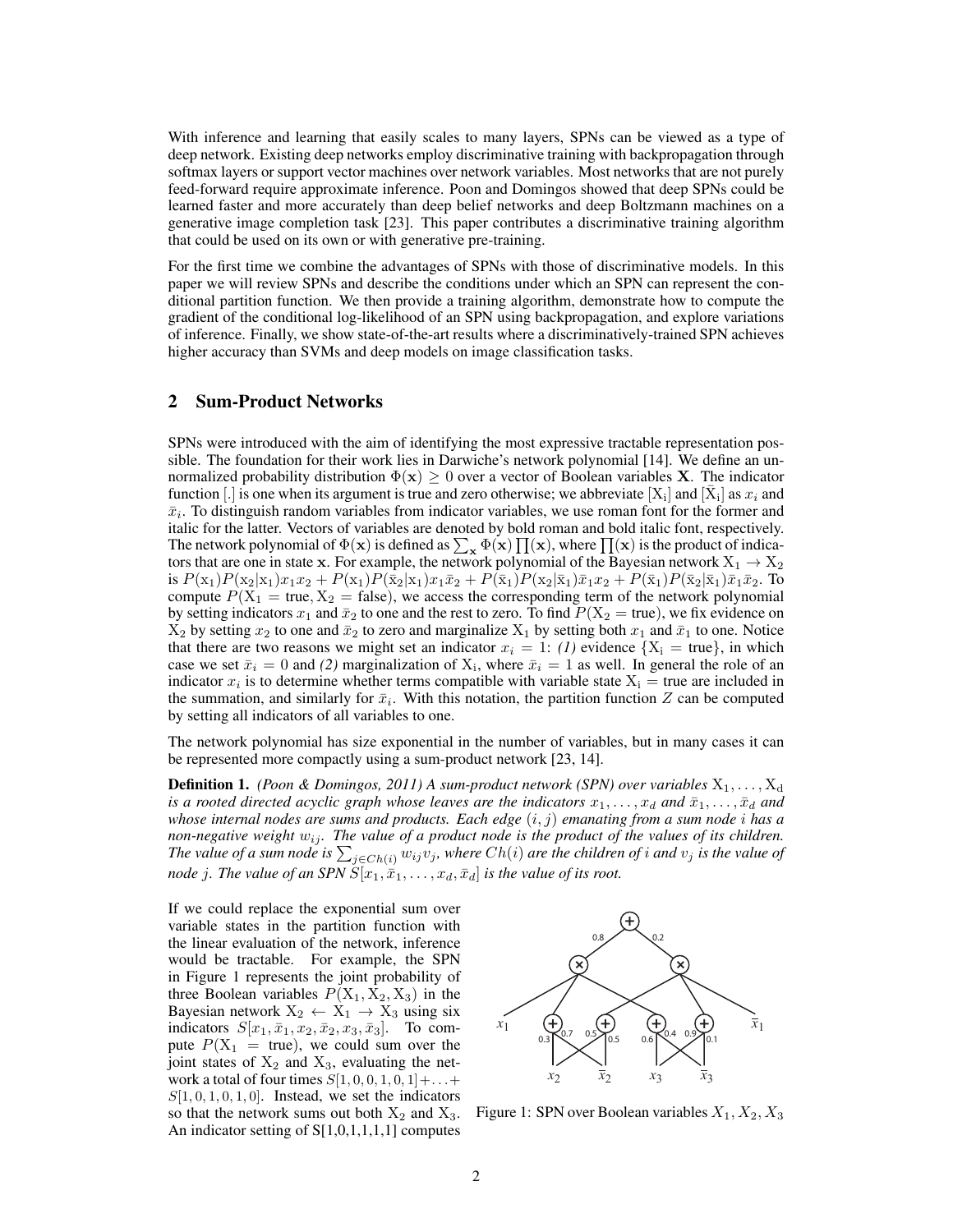the sum over all states compatible with our evidence  $e = \{X_1 = true\}$  and requires only one evaluation.

However, not every SPN will have this property. If a linear evaluation of an SPN with indicators set to represent evidence equals the exponential sum over all variable states consistent with that evidence, the SPN is *valid*.

**Definition 2.** *(Poon & Domingos, 2011) A sum-product network* S *is* valid *iff*  $S(e) = \Phi_S(e)$  *for all evidence* e*.*

In their paper, Poon and Domingos prove that there are two conditions sufficient for validity: completeness and consistency.

Definition 3. *(Poon & Domingos, 2011) A sum-product network is* complete *iff all children of the same sum node have the same scope.*

Definition 4. *(Poon & Domingos, 2011) A sum-product network is* consistent *iff no variable appears negated in one child of a product node and non-negated in another.*

Theorem 1. *(Poon & Domingos, 2011) A sum-product network is valid if it is complete and consistent.*

The scope of a node is defined as the set of variables that have indicators among the node's descendants. To "appear in a child" means to be among that child's descendants. If a sum node is incomplete, the SPN will *undercount* the true marginals. Since an incomplete sum node has scope larger than a child, that child will be non-zero for more than one state of the sum (e.g. if  $S[x_1, \bar{x}_1, x_2, \bar{x}_2] = (x_1 + x_2), S[1, 0, 1, 1] < S[1, 0, 1, 0] + S[1, 0, 0, 1]$ . If a product node is inconsistent, the SPN will *overcount* the marginals as it will incorporate impossible states (e.g.  $x_1 \times \bar{x}_1$ ) into its computation.

Poon and Domingos show how to generatively train the parameters of an SPN. One method is to compute the likelihood gradient and optimize with gradient descent (GD). They also show how to use expectation maximization (EM) by considering each sum node as the marginalization of a hidden variable [17]. They found that online EM using most probable explanation (MPE or "hard") inference worked the best for their image completion task.

Gradient diffusion is a key issue in training deep models. It is commonly observed in neural networks that when the gradient is propagated to lower layers it becomes less informative [3]. When every node in the network takes fractional responsibility for the errors of a top level node, it becomes difficult to steer parameters out of local minima. Poon and Domingos also saw this effect when using gradient descent and EM to train SPNs. They found that online hard EM could provide a sparse but strong learning signal to synchronize the efforts of upper and lower nodes. Note that hard training is not exclusive to EM. In the next section we show how to discriminatively train SPNs with hard gradient descent.

## 3 Discriminative Learning of SPNs

We define an SPN  $S[y, h|x]$  that takes as input three disjoint sets of variables H, Y, and X (hidden, query, and given). We denote the setting of all h indicator functions to 1 as  $S[y, 1|x]$ , where the bold 1 is a vector. We do not sum over states of given variables X when discriminatively training SPNs. Given an instance, we treat  $X$  as constants. This means that one ignores  $X$  variables in the scope of a node when considering completeness and consistency. Since adding a constant as a child to a product node cannot make that product inconsistent, a variable  $x$  can be the child of any product node in a valid SPN. To maintain completeness,  $x$  can only be the child of a sum node that has scope outside of Y or H.

Algorithm 1: LearnSPN

**Input:** Set D of instances over variables **X** and label variables **Y**, a valid SPN S with initialized parameters. Output: An SPN with learned weights repeat forall the  $d \in D$  do | UpdateWeights(S, Inference( $S$ , $\mathbf{x_d}$ , $\mathbf{y_d}$ )) until *convergence or early stopping condition*;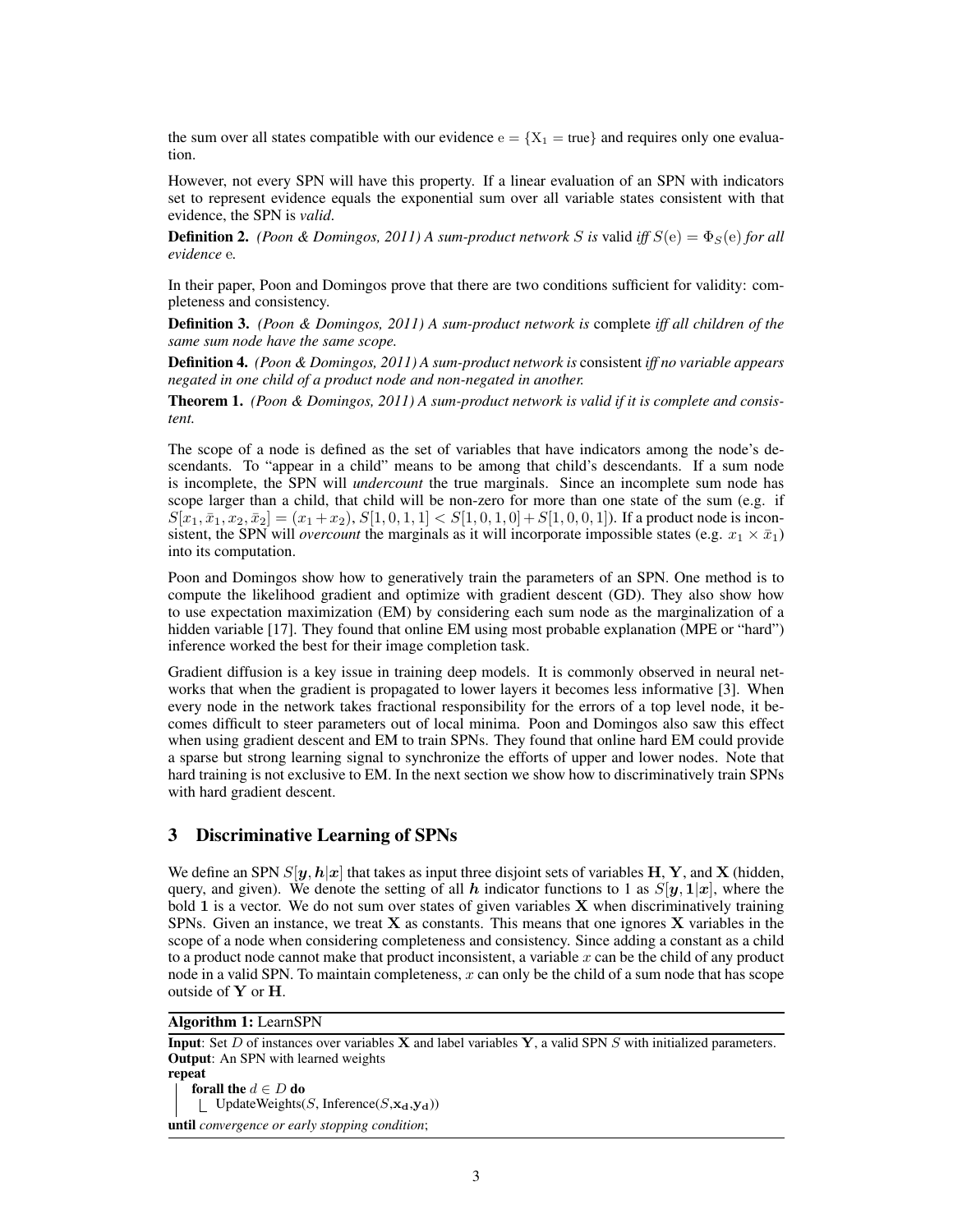The parameters of an SPN can be learned using an online procedure as in Algorithm 1 as proposed by Poon and Domingos. The three dimensions of the algorithm are generative vs. discriminative, the inference procedure, and the weight update. Poon and Domingos discussed generative gradient descent with marginal inference as well as EM with marginal and MPE inference. In this section we will derive discriminative gradient descent with marginal and MPE inference, where hard gradient descent can also be used for generative training. EM is not typically used for discriminative training as it requires modification to lower bound the conditional likelihood [25] and there may not be a closed form for the M-step.

#### 3.1 Discriminative Training with Marginal Inference

A component of the gradient of the conditional log likelihood takes the form

$$
\frac{\partial}{\partial w} \log P(\mathbf{y}|\mathbf{x}) = \frac{\partial}{\partial w} \log \sum_{\mathbf{h}} \Phi(\mathbf{Y} = \mathbf{y}, \mathbf{H} = \mathbf{h}|\mathbf{x}) - \frac{\partial}{\partial w} \log \sum_{\mathbf{y}', \mathbf{h}} \Phi(\mathbf{Y} = \mathbf{y}', \mathbf{H} = \mathbf{h}|\mathbf{x})
$$

$$
= \frac{1}{S[\mathbf{y}, \mathbf{1}|\mathbf{x}]} \frac{\partial S[\mathbf{y}, \mathbf{1}|\mathbf{x}]}{\partial w} - \frac{1}{S[\mathbf{1}, \mathbf{1}|\mathbf{x}]} \frac{\partial S[\mathbf{1}, \mathbf{1}|\mathbf{x}]}{\partial w}
$$

where the two summations are separate bottom-up evaluations of the SPN with indicators set as  $S[\mathbf{y}, \mathbf{1}|\mathbf{x}]$  and  $S[\mathbf{1}, \mathbf{1}|\mathbf{x}]$ , respectively.

The partial derivatives of the SPN with respect to all weights can be computed with backpropagation, detailed in Algorithm 2. After performing a bottom-up evaluation of the SPN, partial derivatives are passed from parent to child as follows from the chain rule and described in [15]. The form of backpropagation presented takes time linear in the number of nodes in the SPN if product nodes have a bounded number of children.

Our gradient descent update then follows the direction of the partial derivative of the conditional log likelihood with learning rate  $\eta$ :  $\Delta w = \eta \frac{\partial}{\partial w} \log P(\mathbf{y}|\mathbf{x})$ . After each gradient step we optionally renormalize the weights of a sum node so they sum to one. Empirically we have found this to produce the best results. The second SPN evaluation that marginalizes  $H$  and  $Y$  can reuse computation from the first, for example, when  $Y$  is modeled by a root sum node. In this case the values of all non-root nodes are equivalent between the two evaluations. For any architecture, one can memoize values of nodes that do not have a query variable indicator as a descendant.

#### Algorithm 2: BackpropSPN

**Input**: A valid SPN  $S$ , where  $S_n$  denotes the value of node  $n$  after bottom-up evaluation. **Output:** Partial derivatives of the SPN with respect to every node  $\frac{\partial S}{\partial S_n}$  and weight  $\frac{\partial S}{\partial w_{i,j}}$ Initialize all  $\frac{\partial S}{\partial S_n} = 0$  except  $\frac{\partial S}{\partial S} = 1$ **forall the**  $n \in S$  *in top-down order* **do** if *n is a sum node* then forall the  $j \in Ch(n)$  do<br>  $\begin{array}{c}\n\frac{\partial S}{\partial S_j} \leftarrow \frac{\partial S}{\partial S_j} + w_{n,j} \frac{\partial S}{\partial S_n} \\
\frac{\partial S}{\partial w_{n,j}} \leftarrow S_j \frac{\partial S}{\partial S_n}\n\end{array}$ else **forall the**  $j \in Ch(n)$  **do**<br>  $\begin{array}{c} \n\frac{\partial S}{\partial S_j} \leftarrow \frac{\partial S}{\partial S_j} + \frac{\partial S}{\partial S_n} \prod_{k \in Ch(n) \setminus \{j\}} S_k\n\end{array}$ 

#### 3.2 Discriminative Training with MPE Inference

There are several reasons why MPE inference is appealing for discriminatively training SPNs. As discussed above, hard inference was crucial for overcoming gradient diffusion when generatively training SPNs. For many applications the goal is to predict the most probable structure, and therefore it makes sense to use this also during training. Finally, it is common to approximate summations with maximizations for reasons of speed or tractability. Though summation in SPNs is fast and exact, MPE inference is still faster. We derive discriminative gradient descent using MPE inference.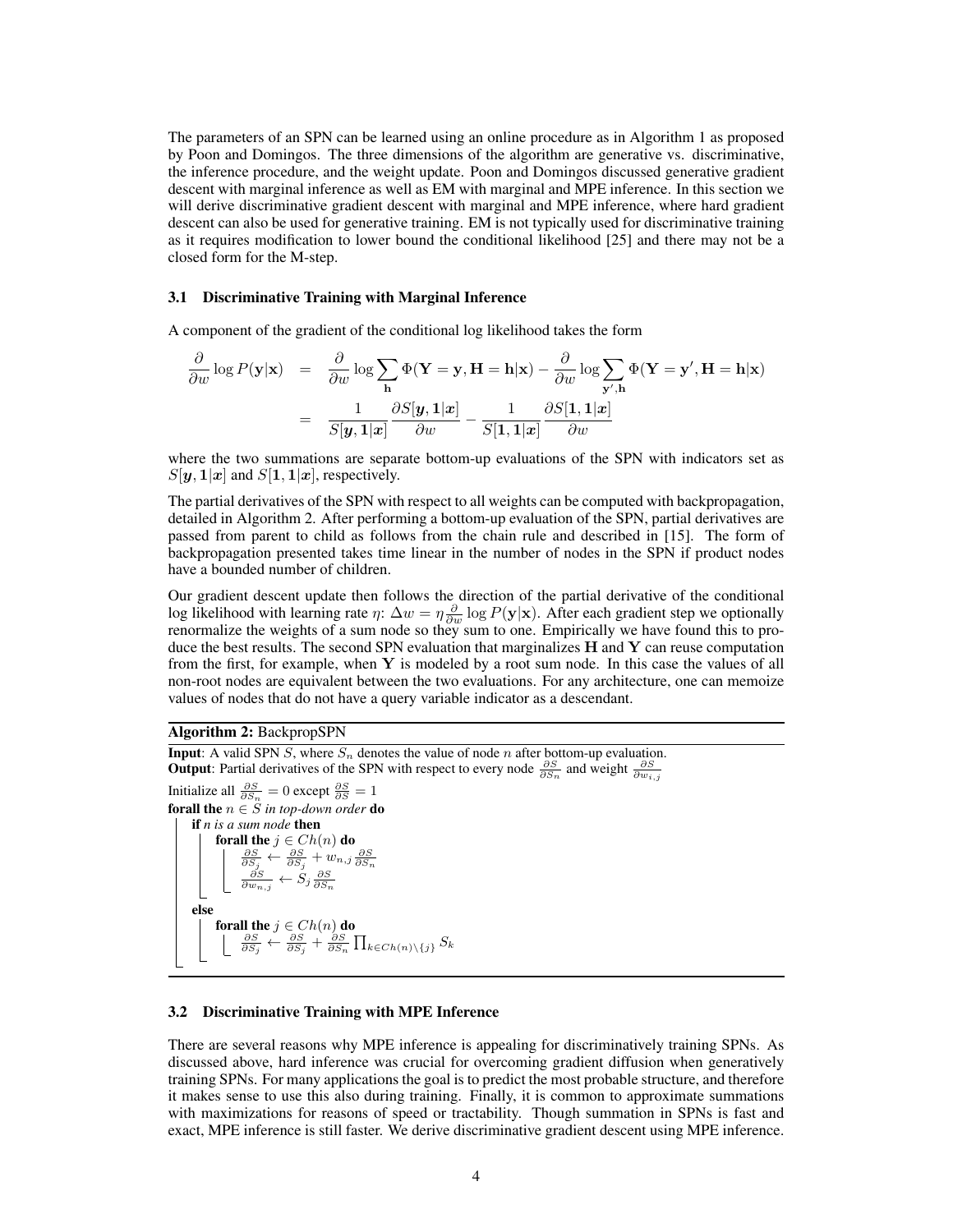$$
\nabla \log \left( \sum_{\substack{M|\mathbf{y}=\mathbf{y}_d, \mathbf{h}=1|\mathbf{x}_d}} \neg \nabla \log \left( \sum_{\substack{M|\mathbf{y}=1, \mathbf{h}=1|\mathbf{x}_d}} \neg \log \left( \sum_{\substack{M|\mathbf{y}=1, \mathbf{h}=1|\mathbf{x}_d}} \neg \log \left( \sum_{\substack{M|\mathbf{y}=1, \mathbf{h}=1|\mathbf{x}_d}} \neg \log \left( \sum_{\substack{M|\mathbf{y}=1, \mathbf{h}=1|\mathbf{x}_d}} \neg \log \left( \sum_{\substack{M|\mathbf{y}=1, \mathbf{h}=1|\mathbf{x}_d}} \neg \log \left( \sum_{\substack{M|\mathbf{y}=1, \mathbf{h}=1}} \neg \log \left( \sum_{\substack{M|\mathbf{y}=1, \mathbf{h}=1}} \neg \log \left( \sum_{\substack{M|\mathbf{y}=1, \mathbf{h}=1}} \neg \log \left( \sum_{\substack{M|\mathbf{y}=1, \mathbf{h}=1}} \neg \log \left( \sum_{\substack{M|\mathbf{y}=1, \mathbf{h}=1}} \neg \log \left( \sum_{\substack{M|\mathbf{y}=1, \mathbf{h}=1}} \neg \log \left( \sum_{\substack{M|\mathbf{y}=1, \mathbf{h}=1}} \neg \log \left( \sum_{\substack{M|\mathbf{y}=1, \mathbf{h}=1}} \neg \log \left( \sum_{\substack{M|\mathbf{y}=1, \mathbf{h}=1}} \neg \log \left( \sum_{\substack{M|\mathbf{y}=1, \mathbf{h}=1}} \neg \log \left( \sum_{\substack{M|\mathbf{y}=1, \mathbf{h}=1}} \neg \log \left( \sum_{\substack{M|\mathbf{y}=1, \mathbf{h}=1}} \neg \log \left( \sum_{\substack{M|\mathbf{y}=1, \mathbf{h}=1}} \neg \log \left( \sum_{\substack{M|\mathbf{y}=1, \mathbf{h}=1}} \neg \log \left( \sum_{\substack{M|\mathbf{y}=1, \mathbf{h}=1}} \neg \log \left( \sum_{\substack{M|\mathbf{y}=1, \mathbf{h}=1}} \neg \log \left( \sum_{\substack{M|\mathbf{y}=1, \mathbf{h}=1
$$

Figure 2: Positive and negative terms in the hard gradient. The root node sums out the variable Y, the two sum nodes on the left sum out the hidden variable  $H_1$ , the two sum nodes on the right sum out  $H_2$ , and a circled 'f' denotes an input variable  $X_i$ . Dashed lines indicate negative elements in the gradient.

We define a max-product network (MPN)  $M[y, h|x]$  based on the max-product semiring. This network compactly represents the maximizer polynomial  $\max_{\mathbf{x}} \Phi(\mathbf{x}) \prod(\mathbf{x})$ , which computes the MPE [15]. To convert an SPN to an MPN, we replace each sum node by a max node, where weights on children are retained. The gradient of the conditional log likelihood with MPE inference is then

$$
\frac{\partial}{\partial w}\log \tilde{P}(\mathbf{y}|\mathbf{x}) = \frac{\partial}{\partial w}\log \max_{\mathbf{h}} \Phi(\mathbf{Y} = \mathbf{y}, \mathbf{H} = \mathbf{h}|\mathbf{x}) - \frac{\partial}{\partial w}\log \max_{\mathbf{y}',\mathbf{h}} \Phi(\mathbf{Y} = \mathbf{y}', \mathbf{H} = \mathbf{h}|\mathbf{x})
$$

where the two maximizations are computed by  $M[y, 1|x]$  and  $M[1, 1|x]$ . MPE inference also consists of a bottom-up evaluation followed by a top-down pass. Inference yields a branching path through the SPN called a complete subcircuit that includes an indicator (and therefore assignment) for every variable [15]. Analogous to Viterbi decoding, the path starts at the root node and at each max (formerly sum) node it only travels to the max-valued child. At product nodes, the path branches to all children. We define W as the multiset of weights traversed by this path<sup>1</sup>. The value of the MPN takes the form of a product  $\prod_{w_i \in W} w_i^{c_i}$ , where  $c_i$  is the number of times  $w_i$  appears in W. The partial derivatives of the MPN with respect to all nodes and weights is computed by Algorithm 2 modified to accommodate MPNs: *(1)* S becomes M, *(2)* when n is a sum node, the body of the *forall* loop is run once for j as the max-valued child.

The partial derivative of the logarithm of an MPN with respect to a weight takes the form

$$
\frac{\partial \log M}{\partial w_i} = \frac{\partial \log M}{\partial M} \frac{\partial M}{\partial w_i} = \frac{1}{M} \frac{\partial M}{\partial w_i} = \frac{c_i \cdot w_i^{c_i-1} \prod_{w_j \in W \backslash \{w_i\}} w_j^{c_j}}{\prod_{w_j \in W} w_j^{c_j}} \quad = \quad \frac{c_i}{w_i}
$$

The gradient of the conditional log likelihood with MPE inference is therefore  $\Delta c_i/w_i$ , where  $\Delta c_i = c'_i - c''_i$  is the difference between the number of times  $w_i$  is traversed by the two MPE inference paths in  $M[y, 1|x]$  and  $M[1, 1|x]$ , respectively. The hard gradient update is then  $\Delta w_i =$  $\eta \frac{\partial}{\partial w_i} \log \tilde{P}(\mathbf{y}|\mathbf{x}) = \eta \frac{\Delta c_i}{w_i}.$ 

The hard gradient for a training instance  $(x_d, y_d)$  is illustrated in Figure 2. In the first two expressions, the complete subcircuit traveled by each MPE inference is shown in bold. Product nodes do not have weighted children, so they do not appear in the gradient, depicted in the last expression

We can also easily add regularization to SPN training. An L2 weight penalty takes the familiar form of  $-\lambda ||w||^2$  and partial derivatives  $-2\lambda w_i$  can be added to the gradient. With an appropriate optimization method, an L1 penalty could also be used for learning with marginal inference on dense SPN architectures. However, sparsity is not as important for SPNs as it is for Markov random fields, where a non-zero weight can have outsize impact on inference time; with SPNs inference is always linear with respect to model size.

A summary of the variations of Algorithm 1 is provided in Tables 1 and 2. The generative hard gradient can be used in place of online EM for datasets where it would be prohibitive to store inference results from past epoch. For architectures that have high fan-in sum nodes, soft inference may be able to separate groups of modes faster than hard inference, which can only alter one child of a sum node at a time.

We observe the similarity between the updates of hard EM and hard gradient descent. In particular, if we reparameterize the SPN so that each child of a sum node is weighted by  $w_i = e^{w'_i}$ , the form of

<sup>&</sup>lt;sup>1</sup>A consistent SPN allows for MPE inference to reach the same indicator more than once in the same branching path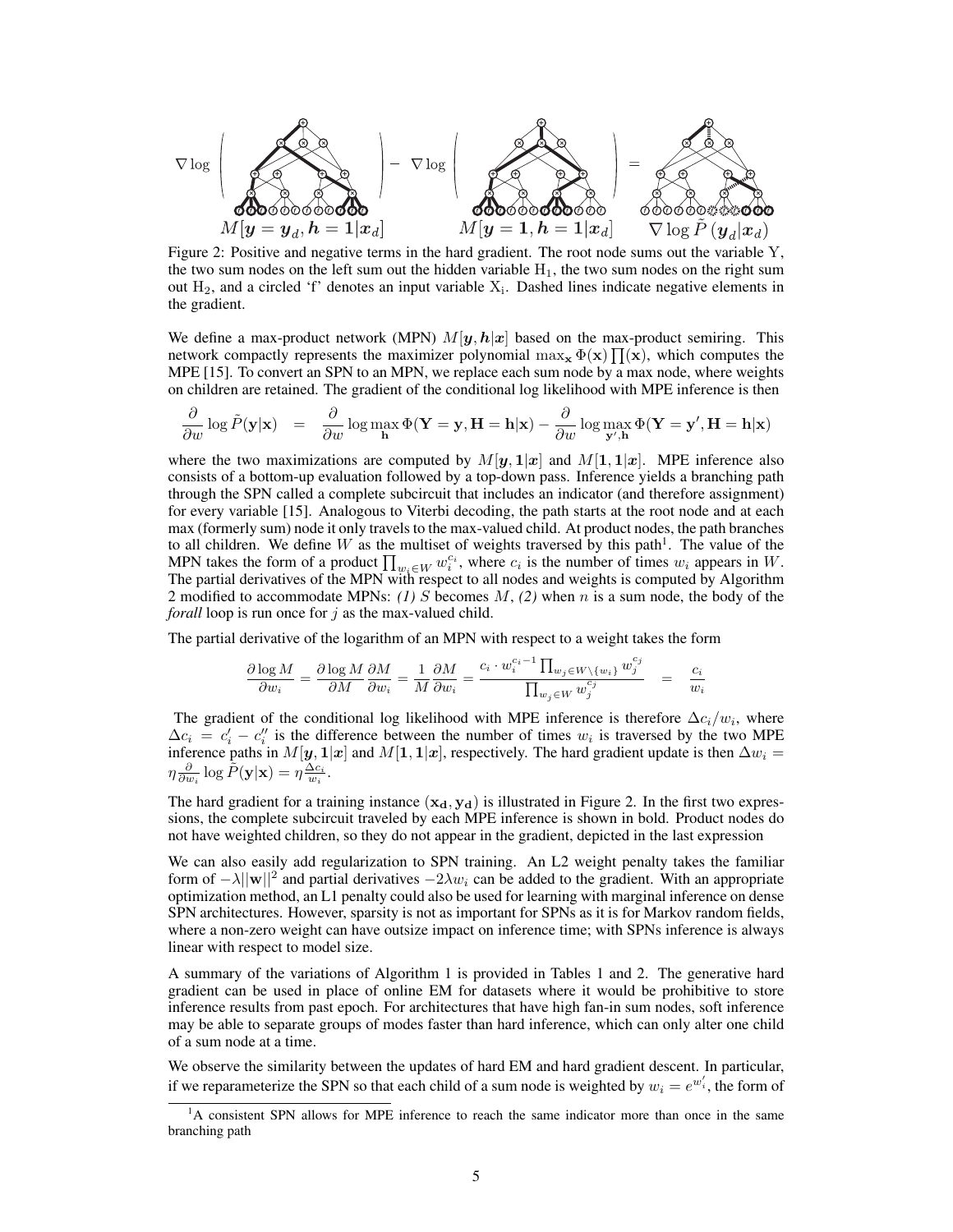| TAULT 1. INITIATIVE PROCEDULES |                                                                                                                                                       |                                                                                                                                                           |  |  |  |  |  |  |
|--------------------------------|-------------------------------------------------------------------------------------------------------------------------------------------------------|-----------------------------------------------------------------------------------------------------------------------------------------------------------|--|--|--|--|--|--|
| <b>Node</b>                    | <b>Soft Inference</b>                                                                                                                                 | <b>Hard Inference</b>                                                                                                                                     |  |  |  |  |  |  |
| Sum                            | $\partial S$<br>дS<br>$\mathcal{S}_l$<br>$\partial S_n$<br>$\overline{\partial S_k}$<br>$k \in \overline{Pa}(n)$<br>$l\in Ch(\vec{k})\backslash\{n\}$ | $\partial M$<br>$\partial M$<br>IVI 1<br>$\overline{\partial M_k}$<br>$\overline{\partial M_n}$<br>$k\in \overline{Pa}(n)$<br>$l\in Ch(k)\backslash\{n\}$ |  |  |  |  |  |  |
| Product                        | $\frac{\partial S}{\partial S_n} =$<br>$w_{kn} \frac{\partial S}{\partial S_k}$<br>$k \in \overline{Pa}(n)$                                           | $\tau_{w_{kn}\frac{\partial M}{\partial M_k}}$<br>: $w_{kn} \in W$<br>: otherwise<br>$\frac{\partial M}{\partial M_n}$<br>$k\in Pa(n)$                    |  |  |  |  |  |  |
| Weight                         | oς<br>$\partial w_{ki}$<br>$\partial S\iota$                                                                                                          | дΜ<br>$M_i$<br>$\partial M_{\nu}$<br>$\partial w_{ki}$                                                                                                    |  |  |  |  |  |  |

Table 1: Inference procedures

#### Table 2: Weight updates

| <b>Update</b> | <b>Soft Inference</b>                                                                                                               | <b>Hard Inference</b>                                                                                          |  |  |  |  |
|---------------|-------------------------------------------------------------------------------------------------------------------------------------|----------------------------------------------------------------------------------------------------------------|--|--|--|--|
| Gen. GD       | $\Delta w = \eta \frac{\partial S[\mathbf{x}, \mathbf{y}]}{\partial w}$                                                             | $\Delta w_i = \eta \frac{c_i}{w_i}$                                                                            |  |  |  |  |
|               | Gen. EM $\mid P(H_k = i   \mathbf{x}, \mathbf{y}) \propto w_{ki} \frac{\partial S[\mathbf{x}, \mathbf{y}]}{\partial S_{ki}}$        | $P(H_k = i   \mathbf{x}, \mathbf{y}) = \begin{cases} 1 & : w_{ki} \in W \\ 0 & : \text{otherwise} \end{cases}$ |  |  |  |  |
|               | Disc. GD $\Delta w = \eta \left( \frac{1}{S[\mathbf{y},1]\mathbf{x}} \frac{\partial S[\mathbf{y},1]\mathbf{x}}{\partial w} \right)$ | $\Delta w_i = \eta \frac{\Delta c_i}{w_i}$                                                                     |  |  |  |  |
|               | $\partial S[\mathbf{1},\mathbf{1} \boldsymbol{x}]$<br>$\overline{S[1,1]}x$<br>$\partial w$                                          |                                                                                                                |  |  |  |  |

the partial derivative of the log MPN becomes

$$
\frac{\partial \log M}{\partial w'_i} = \frac{1}{M} \frac{\partial M}{\partial w'_i} = \frac{c_i \prod_{w'_j \in W'} e^{c_j \cdot w'_j}}{\prod_{w'_j \in W'} e^{c_j \cdot w'_j}} = c_i
$$

This means that the hard gradient update for weights in logspace is  $\Delta w_i' = \Delta c_i$ , which resembles structured perceptron [13].

## 4 Experiments

We have applied discriminative training of SPNs to image classification benchmarks. CIFAR-10 and STL-10 are standard datasets for deep networks and unsupervised feature learning. Both are 10-class small image datasets. We achieve the best results to date on both tasks.

We follow the feature extraction pipeline of Coates et al. [10], which was also used recently to learn pooling functions [20]. The procedure consists of extracting  $4 \times 10^5$  6x6 pixel patches from the training set images, ZCA whitening those patches [19], running k-means for 50 rounds, and then normalizing the dictionary to have zero mean and unit variance. We then use the dictionary to extract  $K$  features at every 6x6 pixel site in the image (unit stride) with the "triangle" encoding  $f_k(x) = \max\{0, \bar{z} - z_k\}$ , where  $z_k = ||x - c_k||_2$ ,  $c_k$  is the k-th item in the dictionary, and  $\bar{z}$  is the average  $z_k$ . For each image of CIFAR-10, for example, this yields a  $27 \times 27 \times K$  feature vector that is finally downsampled by max-pooling to a  $G \times G \times K$  feature vector.

We experiment with a simple architecture that allows for discriminative learning of local structure. This architecture cannot be generatively trained as it violates consistency over X. Inspired by the successful star models in Felzenszwalb et al. [18], we construct a network with  $C$  classes,  $P$  parts per class, and  $T$ mixture components per part. A part is a pattern of image patch features that can occur anywhere in the image (e.g. an arrangement of patches that defines a curve). Each part filter  $f_{cpt}$  is of dimension  $W \times W \times K$  and is initialized to  $\vec{0}$ . The root of the SPN is a sum node with a child  $S_c$  for each class c in the dataset multiplied by the indicator for that state of the label variable Y.  $S_c$  is a product over P nodes  $S_{cp}$ , where each  $S_{cp}$  is a sum node over T nodes



Figure 3: SPN architecture for experiments. Hidden variable indicators omitted for legibility.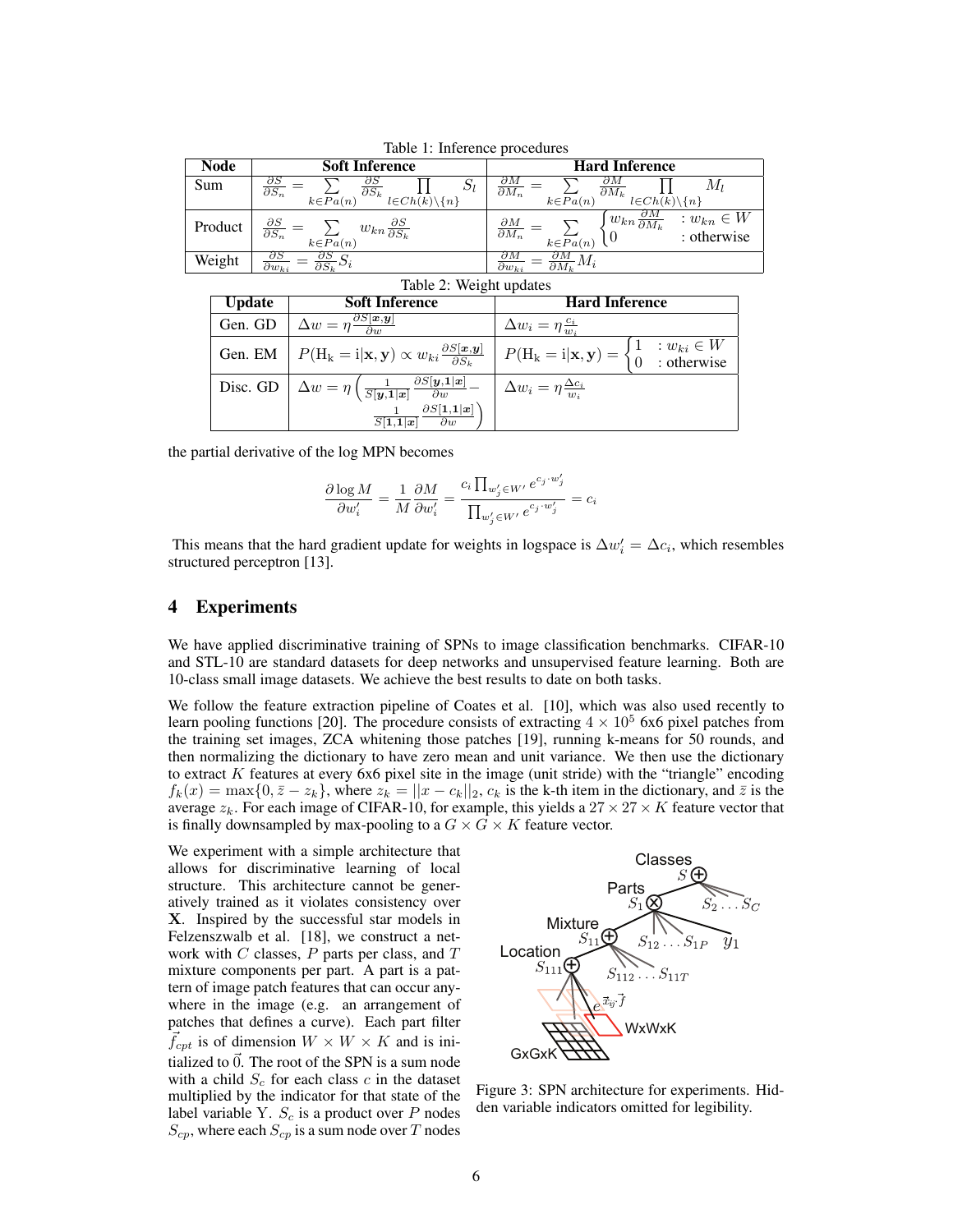$S_{cpt}$ . The hidden variables H represent the choice of cluster in the mixture over a part and its position ( $S_{cp}$  and  $S_{cpt}$ , respectively). Finally,  $S_{cpt}$  sums over positions i, j in the image of the logistic function  $e^{\vec{x}_{ij} \cdot \vec{f}_{cpt}}$  where the given variable  $\vec{x}_{ij}$  is the same dimension as f and parts can overlap.

Notice that the mixture  $S_{cp}$  models an additional level of spatial structure on top of the image patch features learned by k-means. Coates and Ng [12] also learn higher-order structure, but whereas our method learns structure discriminatively in the context of a parts-based model, their unsupervised algorithm greedily groups features based on correlation and is unable to learn mixtures. Compared with the pooling functions in Jia et al. [20] that model independent translation of patch features, our architecture models how nearby features move together. Other deep probabilistic architectures should be able to model high-level structure, but considering the difficulty in training these models with approximate inference, it is hard to make full use of their representational power. Unlike the star model of Felzenswalb et al. [18] that learns filters over predefined HOG image features, our SPN learns on top of learned image features that can model color and detailed patterns.

Generative SPN architectures on the same features produce unsatisfactory results as generative training is led astray by the large number of features, very few of which differentiate labels. In the generative SPN paper [23], continuous variables are modeled with univariate Gaussians at the leaves (viewed as a sum node with infinite children but finite weight sum). With discriminative training,  $\bf{X}$ can be continuous because we always condition on it, which effectively folds it into the weights.

All networks are learned with stochastic gradient descent regularized by early stopping. We found that using marginal inference for the root node and MPE inference for the rest of the network worked best. This allows the SPN to continue learning the difference between classes even when it correctly classifies a training instance. The fraction of the training set reserved for validation with CIFAR-10 and STL-10 were 10% and 20%, respectively. Learning rates, P, and T were chosen based on validation set performance.

#### 4.1 Results on CIFAR-10

CIFAR-10 consists of 32x32 pixel images:  $5 \times 10^4$  for training and  $10^4$  for testing. We first compare discriminative SPNs with other methods as we vary the size of the dictionary  $K$ . The results are seen in Figure 4. To fairly compare with recent work [10, 20] we also set  $G = 4$ . In general, we observe that SPNs can achieve higher performance using half as many features as the next best approach, the learned pooling function. We hypothesize that this is because the SPN architecture allows us to discriminatively train large moveable parts, image structure that cannot be captured by larger dictionaries. In Jia et al. [20] the pooling functions blur individual features (i.e. a 6x6 pixel dictionary item), from which the classifier may have trouble inferring the coordination of image parts.

We then experimented with a finer grid and fewer dictionary items  $(G = 7, K = 400)$ . Pooling functions destroy information, so it is better if less is done before learning. Finer grids are less feasible for the method in Jia et al. [20] as the number of rectangular pooling functions grows  $O(G<sup>4</sup>)$ . Our best test accuracy of 83.96% was achieved with  $W = 3$ ,  $P = 200$ , and  $T = 2$ , chosen



Figure 4: Impact of dictionary size K with a 4x4 pooling grid ( $W=3$ ) on CIFAR-10 test accuracy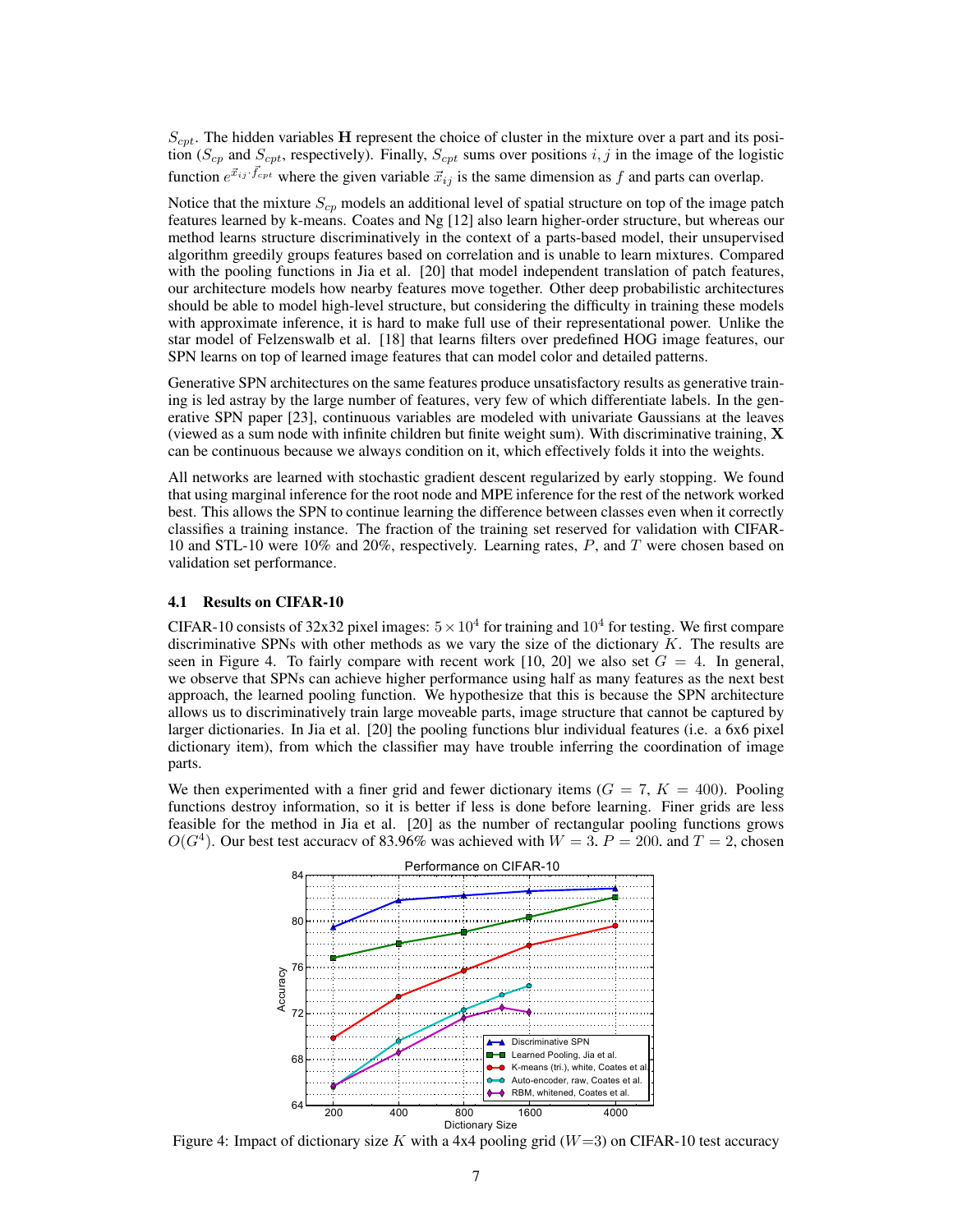| Table 3: Test accuracies on CIFAR-10.                                  |                   |                         |                      |  |
|------------------------------------------------------------------------|-------------------|-------------------------|----------------------|--|
| Method                                                                 | <b>Dictionary</b> |                         | Accuracy             |  |
| Logistic Regression [24]                                               |                   |                         | 36.0%                |  |
| <b>SVM [5]</b>                                                         |                   |                         | 39.5%                |  |
| <b>SIFT</b> [5]                                                        |                   |                         | 65.6%                |  |
| mcRBM $[24]$                                                           |                   |                         | 68.3%                |  |
| mcRBM-DBN [24]                                                         |                   |                         | 71.0%                |  |
| Convolutional RBM [10]                                                 |                   |                         | 78.9%                |  |
| K-means (Triangle) [10]                                                | 4000, 4x4 grid    |                         | 79.6%                |  |
| HKDES [4]                                                              |                   |                         | $80.0\%$             |  |
| 3-Layer Learned RF [12]                                                | 1600, 9x9 grid    |                         | 82.0%                |  |
| Learned Pooling [20]                                                   | 6000, 4x4 grid    |                         | 83.11%               |  |
| <b>Discriminative SPN</b>                                              | 400, 7x7 grid     |                         | 83.96%               |  |
| Table 4: Comparison of average test accuracies on all folds of STL-10. |                   |                         |                      |  |
| <b>Method</b>                                                          |                   | Accuracy $(\pm \sigma)$ |                      |  |
| 1-layer Vector Quantization [11]                                       |                   | 54.9% ( $\pm$ 0.4%)     |                      |  |
| 1-layer Sparse Coding [11]                                             |                   |                         | 59.0% ( $\pm$ 0.8%)  |  |
| 3-layer Learned Receptive Field [12]                                   |                   |                         | 60.1\% $(\pm 1.0\%)$ |  |

by validation set performance. This architecture achieves the highest published test accuracy on the CIFAR-10 dataset, remarkably using one fifth the number of features of the next best approach. We compare top CIFAR-10 results in Table 3, highlighting the dictionary size of systems that use the feature extraction from Coates et al. [10].

Discriminative SPN  $\vert$  62.3% ( $\pm$  1.0%)

## 4.2 Results on STL-10

STL-10 has larger 96x96 pixel images and less labeled data (5,000 training and 8,000 test) than CIFAR-10 [10]. The training set is mapped to ten predefined folds of 1,000 images. We experimented on the STL-10 dataset in a manner similar to CIFAR-10, ignoring the  $10<sup>5</sup>$  items of unlabeled data. Ten models were trained on the pre-specified folds, and test accuracy is reported as an average. With  $K=1600$ ,  $G=8$ ,  $W=4$ ,  $P=10$ , and  $T=3$  we achieved 62.3% ( $\pm$  1.0% standard deviation among folds), the highest published test accuracy as of writing. Notably, this includes approaches that make use of the unlabeled training images. Like Coates and  $Ng$  [12], our architecture learns local relations among different feature maps. However, the SPN is able to discriminatively learn latent mixtures, which can encode a more nuanced decision boundary than the linear classifier used in their work. After we carried out our experiments, Bo et al. [6] reported a higher accuracy with their unsupervised features and a linear SVM. Just as with the features of Coates et al. [10], we anticipate that using an SPN instead of the SVM would be beneficial by learning spatial structure that the SVM cannot model.

# 5 Conclusion

Sum-product networks are a new class of probabilistic model where inference remains tractable despite high treewidth and many hidden layers. This paper introduced the first algorithms for learning SPNs discriminatively, using a form of backpropagation to compute gradients. Discriminative training allows for a wider variety of SPN architectures than generative training, because completeness and consistency do not have to be maintained over evidence variables. We proposed both "soft" and "hard" gradient algorithms, using marginal inference in the "soft" case and MPE inference in the "hard" case. The latter successfully combats the diffusion problem, allowing deep networks to be learned. Experiments on image classification benchmarks illustrate the power of discriminative SPNs.

Future research directions include applying other discriminative learning paradigms to SPNs (e.g. max-margin methods), automatically learning SPN structure, and applying discriminative SPNs to a variety of structured prediction problems.

Acknowledgments: This research was partly funded by ARO grant W911NF-08-1-0242, AFRL contract FA8750-09-C-0181, NSF grant IIS-0803481, and ONR grant N00014-12-1-0312. The views and conclusions contained in this document are those of the authors and should not be interpreted as necessarily representing the official policies, either expressed or implied, of ARO, AFRL, NSF, ONR, or the United States Government.